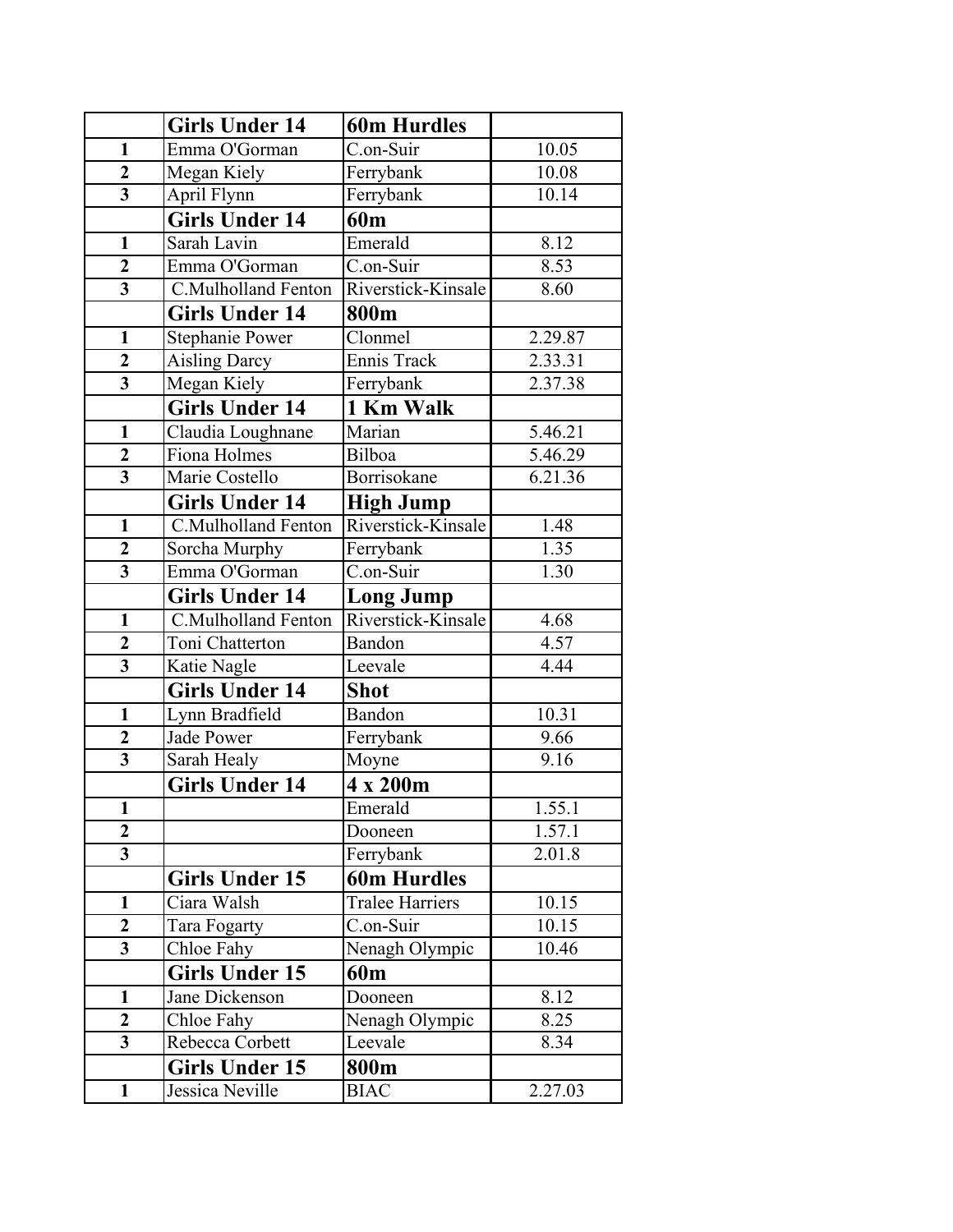| $\overline{2}$          | <b>Christine Neville</b> | <b>BIAC</b>        | 2.27.62         |
|-------------------------|--------------------------|--------------------|-----------------|
| $\overline{\mathbf{3}}$ | Katie Cahill             | St. Cronan's       | 2.31.63         |
|                         | <b>Girls Under 15</b>    | 1 Km Walk          |                 |
| $\mathbf{1}$            | Emma Prendeville         | Farranfore M-V.    | 5.22.90         |
| $\overline{2}$          | Aoife Murphy             | <b>BIAC</b>        | 5.38.31         |
| $\overline{\mathbf{3}}$ | <b>Margaret Carey</b>    | <b>BIAC</b>        | 5.52.51         |
|                         | <b>Girls Under 15</b>    | <b>High Jump</b>   |                 |
| $\mathbf{1}$            | Chloe Fahy               | Nenagh Olympic     | 1.50            |
| $\overline{2}$          | Jennifer Murphy          | Leevale            | 1.45            |
| $\overline{2}$          | Tara Fogarty             | C.on-Suir          | 1.45            |
|                         | <b>Girls Under 15</b>    | <b>Long Jump</b>   |                 |
| $\mathbf{1}$            | Orla Nash                | Riverstick-Kinsale | 4.73            |
| $\overline{2}$          | Jennifer Murphy          | Leevale            | 4.72            |
| $\overline{\mathbf{3}}$ | Chloe Fahy               | Nenagh Olympic     | 4.53            |
|                         | <b>Girls Under 15</b>    | <b>Shot</b>        |                 |
| $\mathbf{1}$            | Ailish Sheehan           | Dooneen            | <b>CBP11.72</b> |
| $\overline{2}$          | <b>Tracy Bradfield</b>   | Bandon             | 10.79           |
| $\overline{\mathbf{3}}$ | <b>Brid Quinn</b>        | Nenagh Olympic     | 9.85            |
|                         | <b>Girls Under 15</b>    | 4 x 200m           |                 |
| $\mathbf{1}$            |                          | Leevale            | 1.51.63         |
| $\overline{2}$          |                          | Dooneen A          | 1.51.95         |
| $\overline{\mathbf{3}}$ |                          | Emerald A          | 1.52.28         |
|                         | <b>Girls Under 16</b>    | <b>60m Hurdles</b> |                 |
| $\mathbf{1}$            | Orla Finn                | Riverstick-Kinsale | 9.60            |
| $\overline{2}$          | Hannah Trehy             | C.on-Suir          | 9.88            |
| $\overline{\mathbf{3}}$ | <b>Yvonne Maher</b>      | C.on-Suir          | 9.95            |
|                         | <b>Girls Under 16</b>    | 60 <sub>m</sub>    |                 |
| $\mathbf{1}$            | Joan Healy               | Bandon             | 8.01            |
| $\overline{2}$          | Kate Humphreys           | Leevale            | 8.24            |
| 3                       | <b>Claire Morrissey</b>  | <b>KCK</b>         | 8.35            |
|                         | Girls Under 16           | 200m               |                 |
| $\mathbf{1}$            | Joan Healy               | Bandon             | 26.84           |
| $\overline{2}$          | Orla Finn                | Riverstick-Kinsale | 27.28           |
| $\overline{\mathbf{3}}$ | Kate Humphreys           | Leevale            | 27.39           |
|                         | <b>Girls Under 16</b>    | 800m               |                 |
| $\mathbf{1}$            | Louise Woods             | St. Cronan's       | 2.25.87         |
| $\mathbf{2}$            | Fawn Guilfoyle           | Kilnaboy           | 2.34.23         |
| $\overline{\mathbf{3}}$ | Catriona Hennessy        | Marian             | 2.34.46         |
|                         | <b>Girls Under 16</b>    | 1500m              |                 |
| $\mathbf{1}$            | Catriona Hennessy        | Marian             | 5.24.57         |
| $\mathbf{2}$            | Sophie Molloy            | Ferrybank          | 5.26.18         |
| $\mathbf{3}$            | Vivienne Maher           | Riverstick-Kinsale | 5.29.78         |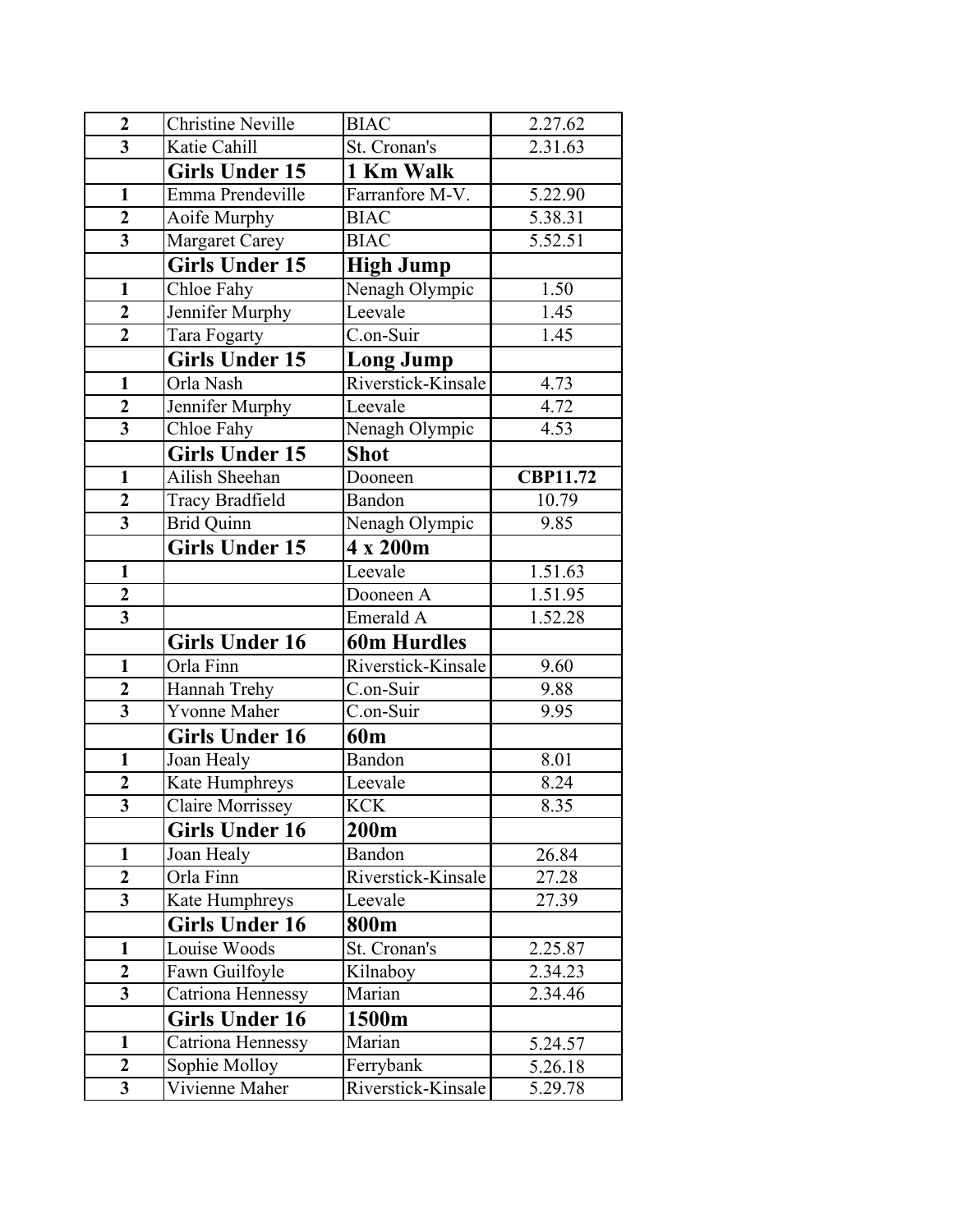|                         | <b>Girls Under 16</b> | 1.5 Km Walk            |                |
|-------------------------|-----------------------|------------------------|----------------|
| $\mathbf{1}$            | Julie Prendeville     | Estuary                |                |
| $\overline{2}$          | Eve O'Mahony          | <b>BIAC</b>            |                |
| $\overline{\mathbf{3}}$ | Nancy Carragher       | Nenagh Olympic         |                |
|                         | <b>Girls Under 16</b> | <b>High Jump</b>       |                |
| $\mathbf{1}$            | Orla Finn             | Riverstick-Kinsale     | <b>1.60CBP</b> |
| $\overline{2}$          | Aoife Bartley         | C.on-Suir              | 1.55           |
| $\overline{\mathbf{3}}$ | Hannah Trehy          | C.on-Suir              | 1.50           |
|                         | <b>Girls Under 16</b> | <b>Long Jump</b>       |                |
| $\mathbf{1}$            | Orla Finn             | Riverstick-Kinsale     | 5.15           |
| $\overline{2}$          | Hannah Trehy          | C.on-Suir              | 4.97           |
| $\overline{\mathbf{3}}$ | Aoife Bartley         | C.on-Suir              | 4.96           |
|                         | <b>Girls Under 16</b> | <b>Shot</b>            |                |
| $\mathbf{1}$            | Valerie Mitchell      | Newport                | 10.99          |
| $\overline{\mathbf{c}}$ | Fiona Moloney         | Dooneen                | 10.86          |
| $\overline{3}$          | Cara Kennedy          | Ferrybank              | 9.96           |
|                         | <b>Girls Under 16</b> | 4 x 200m               |                |
| $\mathbf{1}$            |                       | Dooneen                | 1.50.3         |
| $\overline{2}$          |                       | Leevale                | 1.50.9         |
| $\overline{\mathbf{3}}$ |                       | Riverstick-Kinsale     | 1.52.5         |
|                         | <b>Girls Under 17</b> | <b>60m Hurdles</b>     |                |
| $\mathbf{1}$            | Nicola Power          | Ferrybank              | 9.94           |
| $\boldsymbol{2}$        | Claudette Kelly       | Belgooly               | 10.92          |
| $\overline{\mathbf{3}}$ | Jennifer Carroll      | Borrisokane            | 11.07          |
|                         | <b>Girls Under 17</b> | 60 <sub>m</sub>        |                |
| $\mathbf{1}$            | Eilish Fitzpatrick    | Gneeveguilla           | 8.10           |
| $\overline{2}$          | Nicola Power          | Ferrybank              | 8.14           |
| $\overline{\mathbf{3}}$ | Amanda Nevin          | Borrisokane            | 8.44           |
|                         | <b>Girls Under 17</b> | 200m                   |                |
| $\mathbf{1}$            | Niamh Whyte           | Clonmel                | 27.81          |
| $\overline{2}$          | Cliona Ryan           | St. Flannan's          | 28.16          |
| $\overline{\mathbf{3}}$ | Eilish Fitzpatrick    | Gneeveguilla           | 28.29          |
|                         | <b>Girls Under 17</b> | 800m                   |                |
| $\mathbf{1}$            | Kitty Walsh           | Ferrybank              | 2.26.70        |
| $\overline{2}$          | Cliona Ryan           | St. Flannan's          | 2.31.35        |
| $\overline{3}$          | Aisling Ni Nuallain   | <b>Tralee Harriers</b> | 2.33.82        |
|                         | <b>Girls Under 17</b> | 1500m                  |                |
| $\mathbf{1}$            | Kitty Walsh           | Ferrybank              | 5.01.52        |
| $\overline{2}$          | <b>Eimear Tangney</b> | Spa Muckross           | 5.09.40        |
| $\mathbf{3}$            | Kathleen Madigan      | Farranfore M-V.        | 5.25.55        |
|                         | <b>Girls Under 17</b> | 1.5 Km Walk            |                |
| $\mathbf{1}$            | <b>Sinead Holmes</b>  | Bilboa                 | 8.06.47        |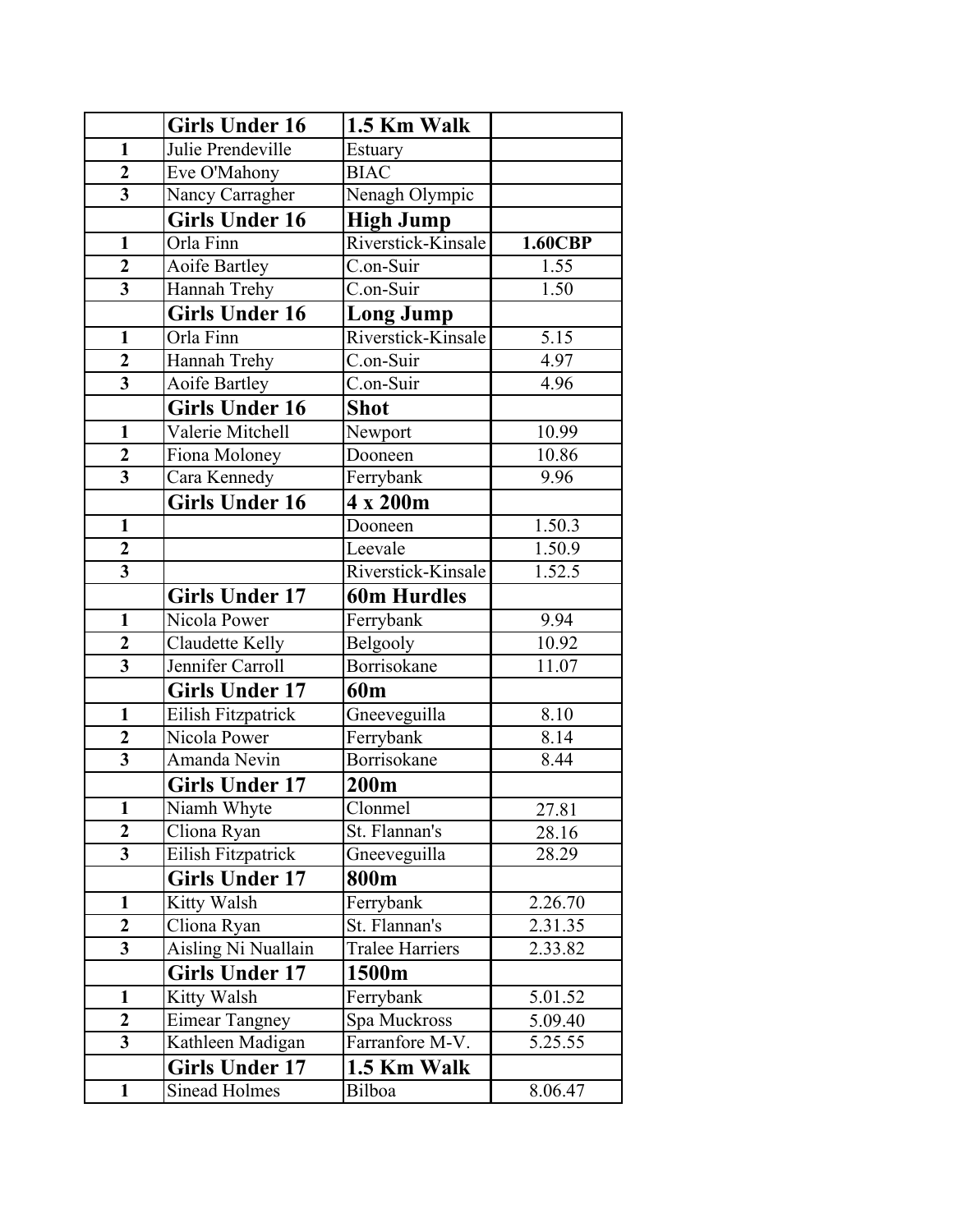| $\overline{2}$          | Niamh Murphy           | Dooneen                | 9.00.86         |
|-------------------------|------------------------|------------------------|-----------------|
| $\overline{\mathbf{3}}$ | <b>Alison Doyle</b>    | F.McSweeney            | 9.13.41         |
|                         | <b>Girls Under 17</b>  | <b>High Jump</b>       |                 |
| $\mathbf{1}$            | Nicola Power           | Ferrybank              | 1.50            |
| $\overline{2}$          | Amanda Nevin           | Borrisokane            | 1.45            |
| $\overline{\mathbf{3}}$ | Niamh Whyte            | Clonmel                | 1.45            |
|                         | <b>Girls Under 17</b>  | <b>Long Jump</b>       |                 |
| $\mathbf{1}$            | Nicola Power           | Ferrybank              | 4.98            |
| $\overline{2}$          | Amanda Nevin           | Borrisokane            | 4.77            |
| $\overline{\mathbf{3}}$ | Eilish Fitzpatrick     | Gneeveguilla           | 4.59            |
|                         | <b>Girls Under 17</b>  | <b>Shot</b>            |                 |
| $\mathbf{1}$            | Claire Fitzgerald      | <b>Tralee Harriers</b> | <b>CBP13.86</b> |
| $\overline{2}$          | Melina Kiely           | Templemore             | 9.58            |
| $\overline{\mathbf{3}}$ | Aine Sheehan           | Dooneen                | 8.32            |
|                         | <b>Girls Under 17</b>  | 4 x 200m               |                 |
| $\mathbf{1}$            |                        | Dooneen                | 1.52.69         |
| $\overline{2}$          |                        | Gneeveguilla           | 1.53.43         |
| $\overline{\mathbf{3}}$ |                        | Ferrybank              | 1.53.84         |
|                         | <b>Girls Under 18</b>  | <b>60m Hurdles</b>     |                 |
| $\mathbf{1}$            | <b>Sinead Donnelly</b> | Ferrybank              | 10.42           |
| $\overline{\mathbf{2}}$ | Lauren O'Neill         | Carrignavar            | 11.08           |
| $\overline{\mathbf{3}}$ | Rebecca McEvoy         | Belgooly               | 11.25           |
|                         | <b>Girls Under 18</b>  | 60 <sub>m</sub>        |                 |
| $\mathbf{1}$            | <b>Brenda Doherty</b>  | Ferrybank              | 8.18            |
| $\boldsymbol{2}$        | Margaret Gleeson       | Dooneen                | 8.25            |
| $\overline{\mathbf{3}}$ | Emma Gayer             | Leevale                | 8.49            |
|                         | <b>Girls Under 18</b>  | 200m                   |                 |
| $\mathbf{1}$            | Margaret Gleeson       | Dooneen                | 27.09           |
| $\overline{2}$          | Alanna Quinn           | Leevale                | 27.45           |
| $\overline{\mathbf{3}}$ | Emma Gayer             | Leevale                | <b>27.60</b>    |
|                         | <b>Girls Under 18</b>  | 300m                   |                 |
| $\mathbf{1}$            | Niamh Whelan           | Ferrybank              | 42.8            |
| $\overline{2}$          | Alanna Quinn           | Leevale                | 43.0            |
| $\overline{\mathbf{3}}$ | Francis O'Shea         | North Cork             | 43.4            |
|                         | <b>Girls Under 18</b>  | 800m                   |                 |
| $\mathbf{1}$            | Francis O'Shea         | North Cork             | 2.23.08         |
| $\mathbf{2}$            | Maura O'Dea            | Bilboa                 | 2.35.10         |
| $\overline{\mathbf{3}}$ | Nicola O'Mahoney       | St.Brendan's Ky.       | 2.41.17         |
|                         | <b>Girls Under 18</b>  | 1500m                  |                 |
| $\mathbf{1}$            | Maura O'Dea            | Bilboa                 | 5.26.00         |
| $\mathbf{2}$            | Becky Hand             | Dooneen                | 5.27.67         |
| $\overline{\mathbf{3}}$ | Nicola O'Mahoney       | St.Brendan's Ky.       | 5.48.20         |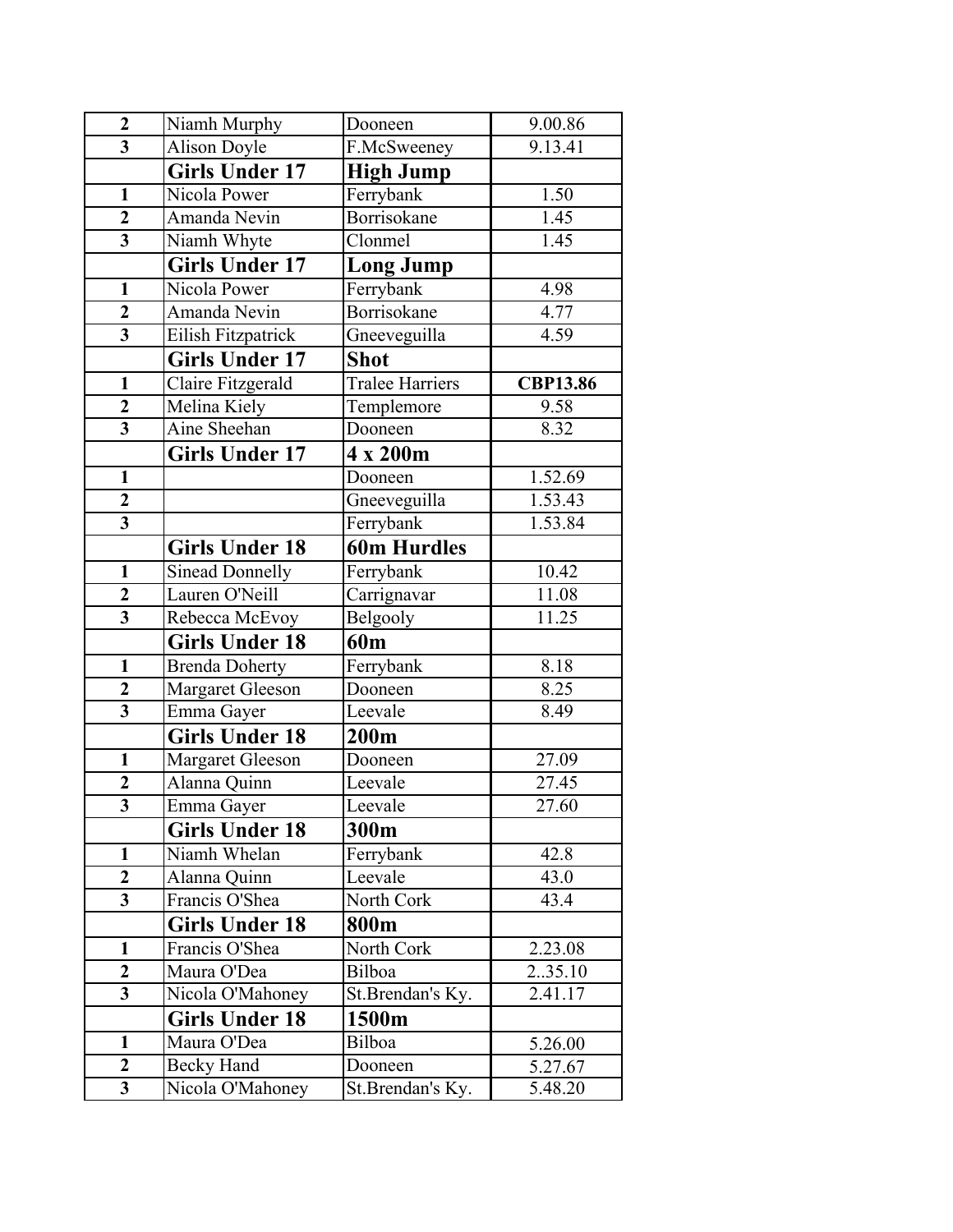|                         | <b>Girls Under 18</b>     | 1.5 Km Walk            |         |
|-------------------------|---------------------------|------------------------|---------|
| $\mathbf{1}$            | Niamh Hennessy            | Templemore             | 9.55.52 |
|                         | <b>Girls Under 18</b>     | <b>High Jump</b>       |         |
| $\mathbf{1}$            | Laura O'Reilly            | An Riocht              | 1.58    |
| $\overline{2}$          | Roisin Howard             | G/Fermoy               | 1.50    |
| $\overline{\mathbf{3}}$ | Sinead Donnelly           | Ferrybank              | 1.45    |
|                         | <b>Girls Under 18</b>     | <b>Long Jump</b>       |         |
| $\mathbf{1}$            | <b>Sinead Donnelly</b>    | Ferrybank              | 5.10    |
| $\overline{2}$          | Roisin Howard             | G/Fermoy               | 4.55    |
| $\overline{\mathbf{3}}$ | Lisa Kelly                | Borrisokane            | 4.55    |
|                         | <b>Girls Under 18</b>     | <b>Triple Jump</b>     |         |
| $\mathbf{1}$            | Sinead Donnelly           | Ferrybank              | 10.35   |
| $\overline{2}$          | Megan Dunne               | <b>Tralee Harriers</b> | 8.97    |
| $\overline{\mathbf{3}}$ | Rebecca Spellman          | <b>Tralee Harriers</b> | 8.73    |
|                         | <b>Girls Under 18</b>     | <b>Shot</b>            |         |
| $\mathbf{1}$            | Roisin Howard             | G/Fermoy               | 10.22   |
| $\boldsymbol{2}$        | Niamh Mooney              | Bilboa                 | 9.78    |
| $\overline{\mathbf{3}}$ | Mary Kiely                | Templemore             | 9.10    |
|                         | <b>Girls Under 18</b>     | 4 x 200m               |         |
| $\mathbf{1}$            |                           | Ferrybank A            | 1.50.4  |
| $\overline{2}$          |                           | Dooneen                | 1.55.8  |
| $\overline{\mathbf{3}}$ |                           | Borrisokane            | 1.58.8  |
|                         | <b>Girls Under 19</b>     | 60 <sub>m</sub>        |         |
| $\mathbf{1}$            | <b>Haley Murphy</b>       | Ferrybank              | 7.99    |
| $\overline{2}$          | Louise McArdle            | Leevale                | 8.08    |
| $\overline{\mathbf{3}}$ | <b>Liddy Barnet</b>       | <b>Tralee Harriers</b> | 8.62    |
|                         | <b>Girls Under 19</b>     | 200m                   |         |
| $\mathbf{1}$            | Louise McArdle            | Leevale                | 26.77   |
| $\overline{2}$          | Laura Sheehy              | Ind                    | 28.82   |
| $\overline{\mathbf{3}}$ | Liddy Barnet              | <b>Tralee Harriers</b> | 29.71   |
|                         | <b>Girls Under 19</b>     | 800m                   |         |
| $\mathbf{1}$            | Grainne Quinn             | Ferrybank              | 2.24.90 |
| $\overline{2}$          | Alvy Carragher            | Nenagh Olympic         | 2.28.84 |
| 3                       | Shauna Lynch              | <b>Tralee Harriers</b> |         |
|                         | <b>Girls Under 19</b>     | 1500m                  |         |
| $\mathbf{1}$            | Grainne Quinn             | Ferrybank              | 5.57.92 |
| $\overline{2}$          | Alvy Carragher            | Nenagh Olympic         | 5.00.28 |
| $\overline{\mathbf{3}}$ | Tara Quinn                | Ferrybank              | 5.40.96 |
|                         | <b>Girls Under 19</b>     | 1.5 Km Walk            |         |
| $\mathbf{1}$            | Sorcha Prendeville        | Lios Tuathail          |         |
| $\overline{2}$          | <b>Sinead Prendeville</b> | Lios Tuathail          |         |
| $\overline{\mathbf{3}}$ | Eileen Kelly              | Borrisokane            |         |